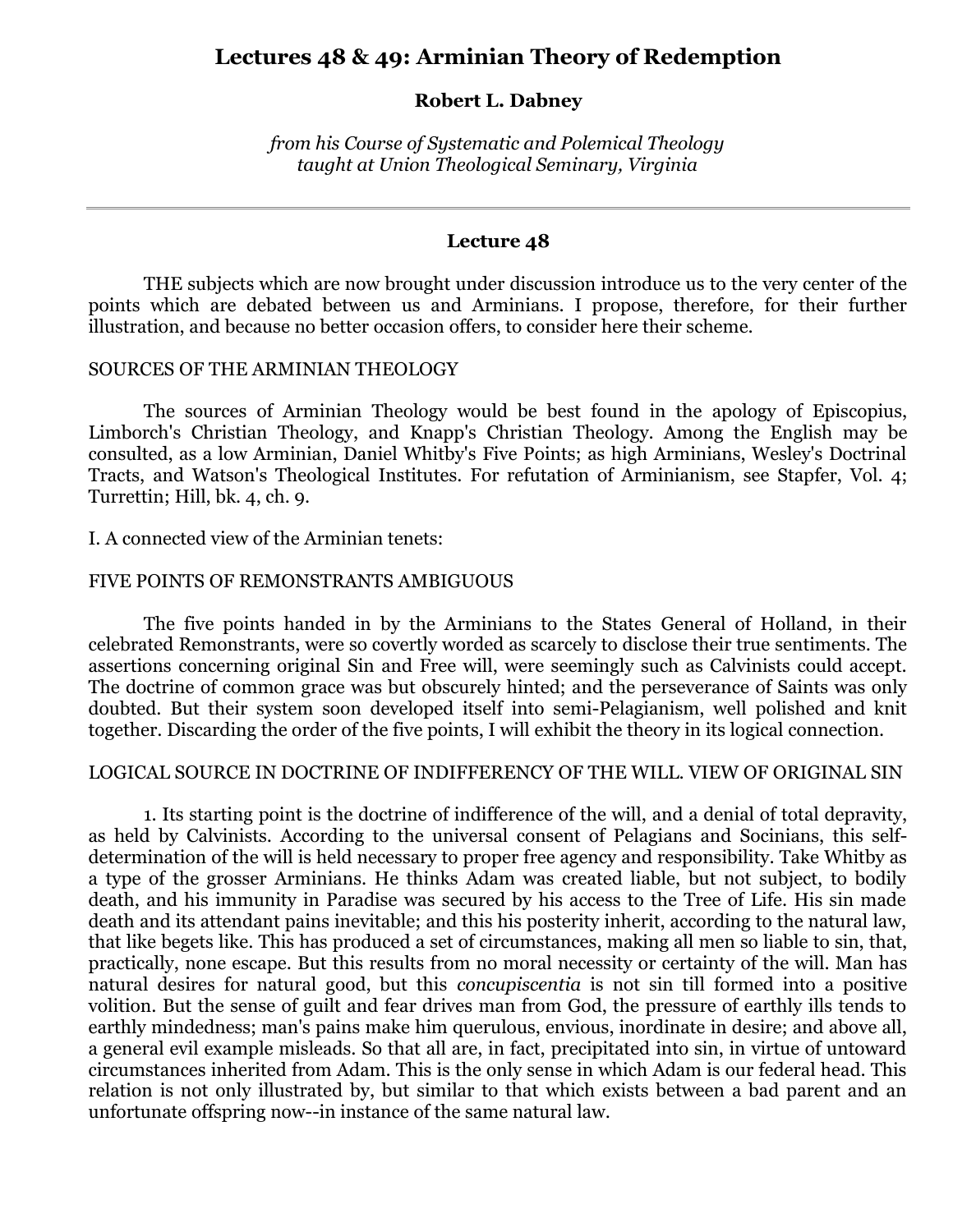#### WESLEYAN VIEW OF ORIGINAL SIN

But Wesley and Watson repudiate this, as too low; and teach a fall in Adam, prior to its reparation by common grace, going as far as moderate Calvinists. Watson, for instance (Vol. 2, p. 53 &c.,) says that imputation is considered by theologians as mediate and immediate. Mediate imputation he says, is "our mortality of body and corruption of moral nature in virtue of our derivation from Adam." Immediate means "that Adam's sin is accounted ours in the sight of God, by virtue of our federal relation." This, the student will perceive, is a very different distinction from that drawn by the Reformed divines. Watson then repudiates the first statement as defective; and the latter as extreme. Here he evidently misunderstands us; for he proceeds to say, with Dr. Watts, that Adam did act as a public person; our federal head, and that the penal consequences of our sin (not the sin itself), are accounted to us, consisting of bodily ills and death, privation of God's indwelling, (which results in positive depravity) and eternal death. In this sense, says he,"we may safely contend for the imputation of Adam's sin."

But in defending against Pelagians, &c., the justice of this arrangement of God, he says it must be viewed in connection with that purpose of redemption towards the human race which coexisted in the divine mind, by which God purposed to purchase and bestow common grace on every fallen man thus repairing his loss in Adam. (The fatal objection to such a justification is, that then God would have been under obligations to provide man a Savior; and Christ's mission would not have been of pure grace).

### COMMON SUFFICIENT GRACE

2. This leads us to their next point: God having intended all along to repair the fall, and having immediately thereafter given a promise to our first parents, has ever since communicated to all mankind a common precedaneous sufficient grace, purchased for all by Christ's work. This is not sufficient to effect a complete redemption, but to enable, both naturally and morally, to fulfil the conditions for securing redeeming grace. This common grace consists in the indifferency of man's will remaining notwithstanding his fall, the lights of natural conscience, good impulses enabling unregenerate men to do works of social virtue, the outward call of mercy made, as some Arminians suppose, even to heathens through reason, and some lower forms of universal spiritual influence. The essential idea and argument of the Arminian is, that God could not punish man justly for unbelief, unless He conferred on him both natural and moral ability to believe or not. They quote such Scripture as Ps. 81:13; Isa. 5:4; Luke 19:42; Rev. 3:20; Rom. 2:14; Jn. 1:9. So here we have, by a different track, the old conclusion of the semi-Pelagian. Man, then, decides the whole remaining difference, as to believing or not believing, by his use of this precedent grace, according to his own free will. God's purpose to produce different results indifferent men is wholly conditioned on the use which, He foresees, they will make of their common grace. To those who improve it, God stands pledged to give the crowning graces of regeneration, justification, sanctification, and glorification. To the heathen even, who use their light aright, (unfavorable circumstance may make such instances rare), Christ will give gospel light and redeeming grace, in some inscrutable way.

# GRACE IN REGENERATION VINCIBLE

3. Hence, the operations of grace are at every stage vincible by man's will; to be otherwise, they must violate the conditions of moral agency. Even after regeneration, grace may be so resisted by free will, as to be dethroned from the soul, which then again becomes unrenewed.

# REDEMPTION GENERAL

4. The redeeming work of Christ was equally for all and every man of the human race, to make his sins pardonable on the condition of faith, to purchase a common sufficient grace actually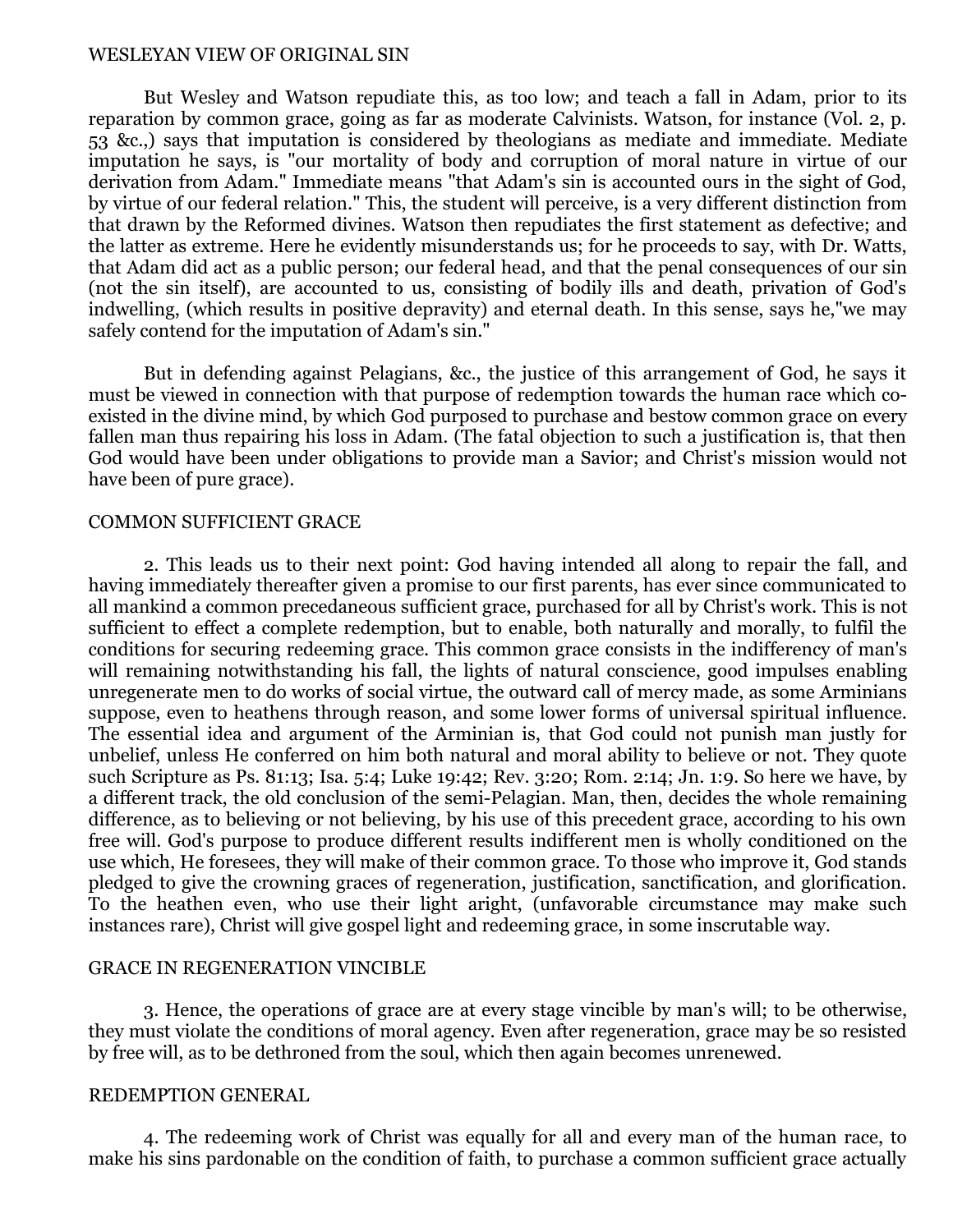enjoyed by all, and the efficient graces of a complete redemption suspended on the proper improvement of common grace by free will. Christ's intention and provision are, therefore, the same to all. But as justice requires that the pardoned rebel shall believe and repent, to those who, of their own choice, refuse this, the provision remains forever ineffective.

### **JUSTIFICATION**

5. In the doctrine of justification, again, the lower and higher Arminians differ somewhat. Both define justification as consisting simply of pardon. According to the lower, this justification is only purchased by Christ in this, that He procured from God the admission of a lower Covenant, admitting faith and the Evangelical obedience flowing out of it, as a righteousness, in place of the perfect obedience of the Covenant of works. According to the higher, our faith (without the works its fruits) is imputed to us for righteousness, according, as they suppose, to Rom. 4:5. Both deny the proper imputation of Christ's active (as distinguished from His passive) obedience, and deny any imputation, except of the believer's own faith; although the higher Arminians, in making this denial, seem to misunderstand imputation as a transference of moral character.

#### PERSONAL ELECTION CONDITIONAL

6. Hence, it will be easily seen, that their conception of election must be the following: The only absolute and unconditional decree which God has made from eternity, concerning man's salvation, is His resolve that unbelievers shall perish. This is not a predestinating of individuals, but the fixing of a General Principle. God does, indeed, (as they explain Rom. 9-11 chapters), providentially and sovereignly elect races to the enjoyment of certain privileges; but this is not an election to salvation; for free-will may in any or each man of the race, abuse the privileges, and be lost. So far as God has an external purpose toward individuals, it is founded on His foresight, which He had from eternity, of the use they would make of their common grace. Some, He foresaw, would believe and repent, and therefore elected them to justification. Others, He foresaw, would not only believe and repent, but also persevere to the end; and these He elected to salvation.

# A THOROUGHLY-KNIT SYSTEM, IF ITS PREMISES ARE GRANTED.

II. The refutation of the Arminian theory must be deferred, on some points, till we pass to other heads of divinity, as Justification and Final Perseverance. On the extent of the atonement enough has already been said. On the remaining points we shall now attempt to treat.

#### COMMON SUFFICIENT GRACE REFUTED

1. In opposition to the assertion of a common sufficient grace, we remark, 1st. That there is no sufficient evidence of it in Scripture. The passages quoted above do, indeed, prove that God has done for all men under the gospel all that is needed to effect their salvation, if their own wills are not depraved. But they only express the fact that God's general benevolence would save all to whom the gospel comes, if they would repent; and that the obstacles to that salvation are now only in the sinners. But whether it is God's secret purpose to over come that internal obstacle, in their own perverse wills, these texts do not say. It will be found, on examination, that they all refer merely to the external call, which we have proved, comes short of the effectual call; or that they are addressed to persons who, though shortcoming, or even backsliding, are regarded as God's children already. Look and see.

#### DOCTRINE FALSE, IN FACT

2. The doctrine is false in fact; for how can grace be sufficient, where the essential outward call, even, is lacking? Rom. 10:14. God declares, in Scripture, He has given up many to evil. Acts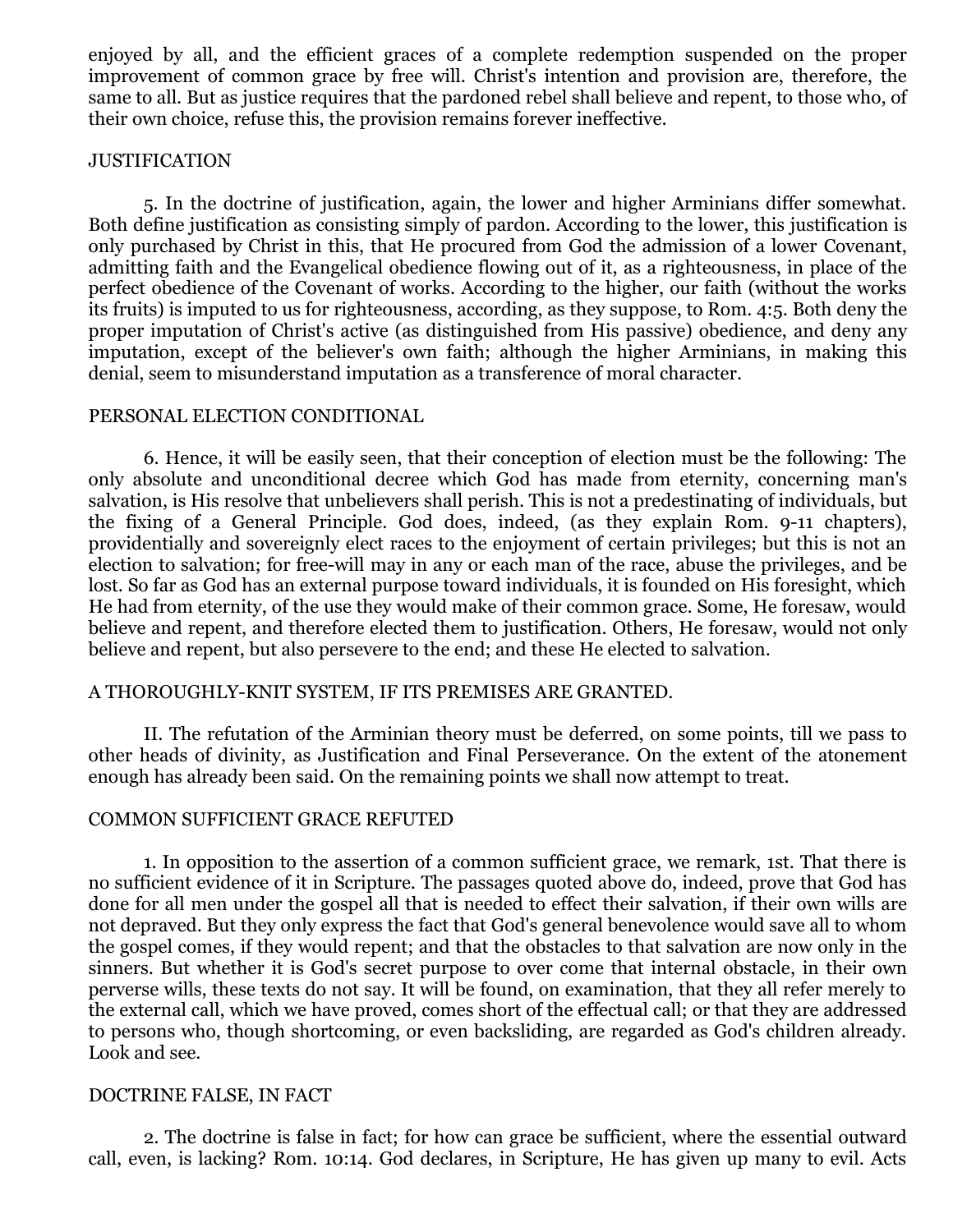14:16; Rom. 1:21, 28; 9:18. Again: the doctrine is contradicted by the whole doctrine of God, concerning the final desertion of those who have grieved away the Holy Ghost. See Hos. 4:17; Gen.6:3; Heb. 6:1-6. Here is a class so deserted of grace, that their damnation becomes a certainty. Are they, therefore, no longer free, responsible and blameable?

3. If we take the Arminian description of common sufficient grace, then many who have its elements most largely, an enlightened conscience, frequent compunctions, competent religious knowledge, amiability, and natural virtues, good impulses and resolutions, are lost; and some, who seem before to have very little of these, are saved. How is this? Again: the doctrine does not commend itself to experience; for this tells us that, among men, good intentions are more rare than good opportunities. We see that some men have vastly more opportunity vouchsafed them by God's providence than others. It would be strange if, contrary to the fact just stated, all those who have less opportunity should have better intentions than opportunities.

### COMMON GRACE, IF SUFFICIENT, SAVES

4. We have sometimes illustrated the Wesleyan doctrine of grace thus: "All men in the 'slough of despond' in consequence of the fall. There is a platform, say Arminians, elevated an inch or two above the surface of this slough, but yet firm, to which men must struggle in the exercise of their common sufficient grace alone, the platform of repentance and faith. Now, it is true, that from this platform man could no more climb to heaven without divine grace, than his feet could scale the moon. But God's grace is pledged to lift up to heaven all those who will so employ their freeagency, as to climb to that platform, and stay there." Now, we say, with the Arminian, that a common sufficient grace, which does not work faith and repentance, is in no sense sufficient; for until these graces are exercised, nothing is done. Heb. 11:6; Jn. 3:36. But he who has these graces, we further assert, has made the whole passage from death to life. That platform is the platform of eternal life. The whole difference between elect and non-elect is already constituted. See John 3:36; 1 John 5:1; Acts 13:48; 2 Cor. 5:17, with Eph. 3:17. If then there is sufficient grace, it is none other than the grace which effectuates redemption; and the Arminian should say, if consistent with his false premises, not that God by it puts it in every man's free will to fulfill the conditions on which further saving communications depend; but that He puts it in every man's free will to save himself.

#### OR ELSE, IT IS EITHER NOT COMMON, OR NOT SUFFICIENT

5. If the doctrine is true, it is every man's own uninfluenced, and not the purpose of God, which determines his eternal destiny. Either the common grace effects its saving work in those who truly believe, in virtue of some essential addition made to its influences by God, or it does not. If the former, then it was not "common," nor " sufficient," in those who failed to receive that addition. If the latter, then the whole difference in its success must have been made by the man's own free will resisting less--I.e., the essential opposition to grace in some souls, differs from that in others. But see Rom. 3:12, 27; Eccl. 8:11; Eph. 2:8, 9; 1 Cor. 4:7; Rom. 9:16; and the whole tenor of that multitude of texts, in which believers ascribe their redemption, not to their own superior docility or penitence, but to distinguishing grace.

To attain the proper point of view for the rational refutation of the doctrine of "common " sufficient grace, it is only necessary to ask this question: What is the nature of the obstacle grace is needed to remove? Scripture answers in substance, that it is inability of will, which has its rudiments in an ungodly *habitus* of soul. That is to say: the thing grace has to remove is the soul's own evil disposition. Now, the idea that any cause, natural or supernatural, half rectifies this, so as to bring this disposition to an equipoise, is absurd. It is the nature of disposition to be disposed: this is almost a truism. It is impossible to think a moral agent devoid of any and all disposition. If God did produce in a sinful soul, for one instant, the state which common sufficient grace is supposed to realize, it would be an absurd *tertinum quid*, in a state of moral neutrality. As we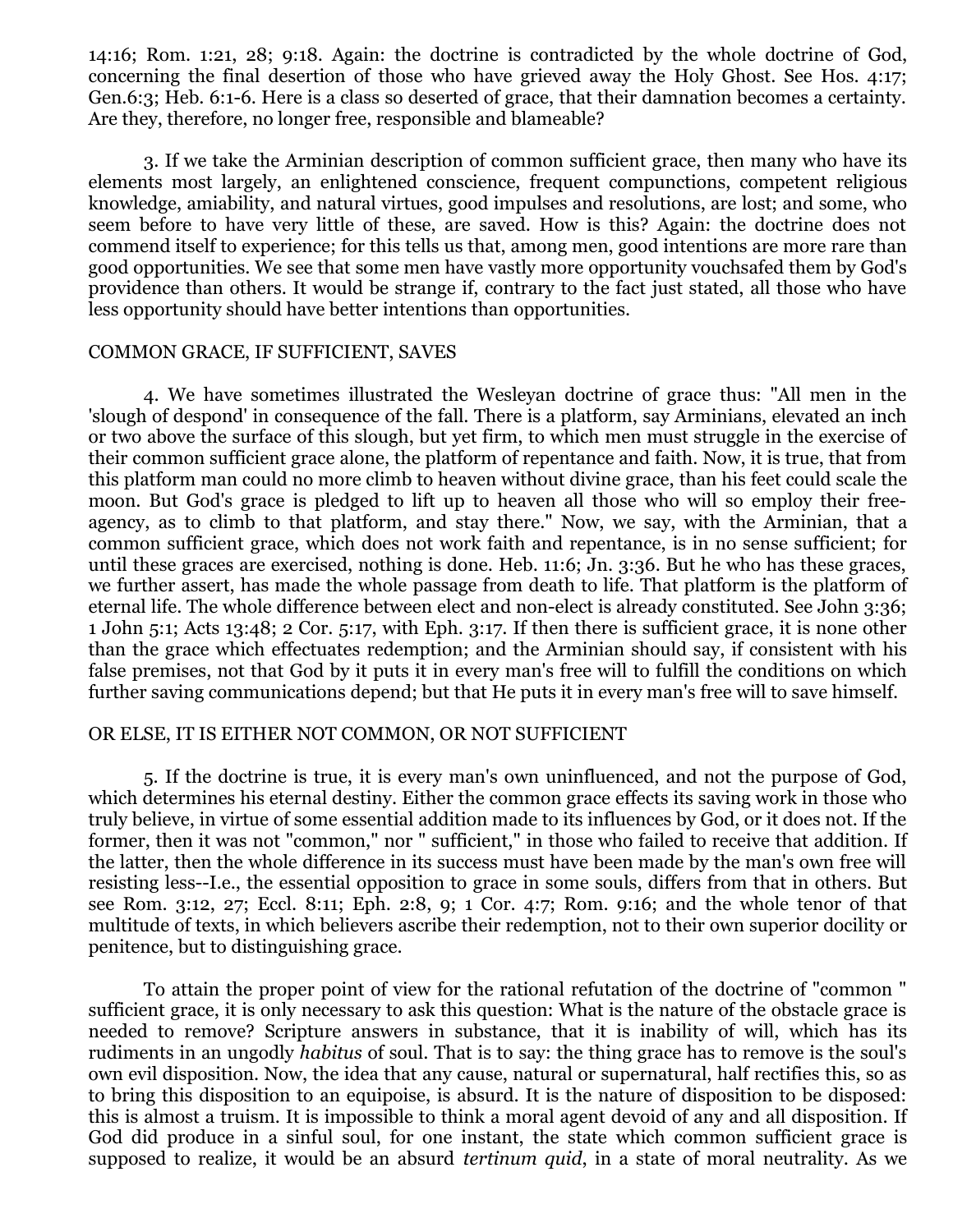argued against the Pelagian, that state, if possible, would be immoral, in that it implied an indifferent equipoise as to positive obligations. And the initial volitions arising out of that state would not be morally right, because they would not spring out of positive right motives; and such acts, being worthless, could not foster any holy principles or habits. The dream of common grace is suggested obviously, by the Pelagian confusion of inability of will with compulsion. The inventor has his mind full of some evil necessity which places an external obstruction between the sinner and salvation; hence this dream of an aid, sufficient but not efficacious, which lifts away the obstruction, and yet leaves the sinner undetermined, though free, to embrace Christ. Remember that the obstruction is in the will; and the dream perishes. The aid which removes it can be nothing short of that, which determines the wil to Christ. The peculiar inconsistency of the Wesleyan is seen in this: that, when the Pelagian advances this idea of Adam's creation in a slate of moral neutrality, the Wesleyan (see Wesley's Orig. sin. or Watson, ch. 18th), refutes it by the same irrefragable logic with the Calvinists. He proves the very state of soul to be preposterous and impossible. Yet, when he comes to effectual calling, he imagines a common grace, which results, at least for a time, in the same impossible state of the soul! It is a reversion to Pelagius.

# GRACE IN REGENERATION INVINCIBLE

The views of regeneration which Calvinists present, in calling the grace of God therein invincible, and in denying the synergism (συνεργεια) of man's will therein, necessarily flow from their view of original sin. We do not deny that the common call is successfully resisted by all nonelect gospel sinners; it is because God never communicates renewing grace, as He never intended in His secret purpose. Nor do we deny that the elect, while under preliminary conviction, struggle against grace, with as much obstinacy as the dare; this is ensured by their depraved nature. But on all those whom God purposes to save, He exerts a power, renewing and persuading the will, so as infallibly to ensure their final and voluntary submission to Christ. Hence we prefer the word invincible to irresistible. This doctrine we prove, by all those texts which speak of God's power in regeneration as a new creation, birth, resurrection; for the idea of successful resistance to these processes, on the part of the dead matter, or corpse, or *fœtus*, is preposterous. Conviction may be resisted; regeneration is invincible. We prove it again from all those passages which exalt the divine and mighty power exerted in the work. See Eph. 1:19,20; Ps.110:3. Another emphatic proof is found in this, that otherwise, God could not be sure of the conversion of all those He purposed to convert; yea, not of a single one of them; and Christ would have no assurance that He should ever "see of the travail of His soul" (Isa. 53) in a single case ! For, in order for God to be sure of the result, He must put forth power adequate to overcome all opposing resistances. But see all those passages, in which the security and immutability of God's purposes of grace are asserted. Rom. 9:21, 23; Eph. 1:4; John xv; 16, &c., &c. Eph. 2:10.

#### MERE FOREKNOWLEDGE INADEQUATE

Here, the Arminian rejoins, that God's *scientia media*, or foreknowledge of the contingent acts of free agents (arising not from His purpose of control over those acts, but from His infinite insight into their character, and the way it will act under foreseen circumstances), enables Him to foreknow certainly who willing prove their common grace, and that some will. His eternal purposes are not crossed, therefore, they say, because He only purposed from eternity to save those latter. The fatal answer is, that if the acts of free agents are certainly foreseen, even with this *scientia media*, they are no longer contingent, but certain; and worse than this: Man's will being in bondage, all the foreknowledge which God has, from His infinite insight into human character, will be only a foreknowledge of obdurate acts of resistance on man's part, as long as that will is unsubdued. God' foreknowledge, in that case, would have been a foreknowledge that every son of Adam would resist and be lost. The only foreknowledge God could have, of any cases of submission, was one founded on His own decisive purpose to make some submit, by invincible grace.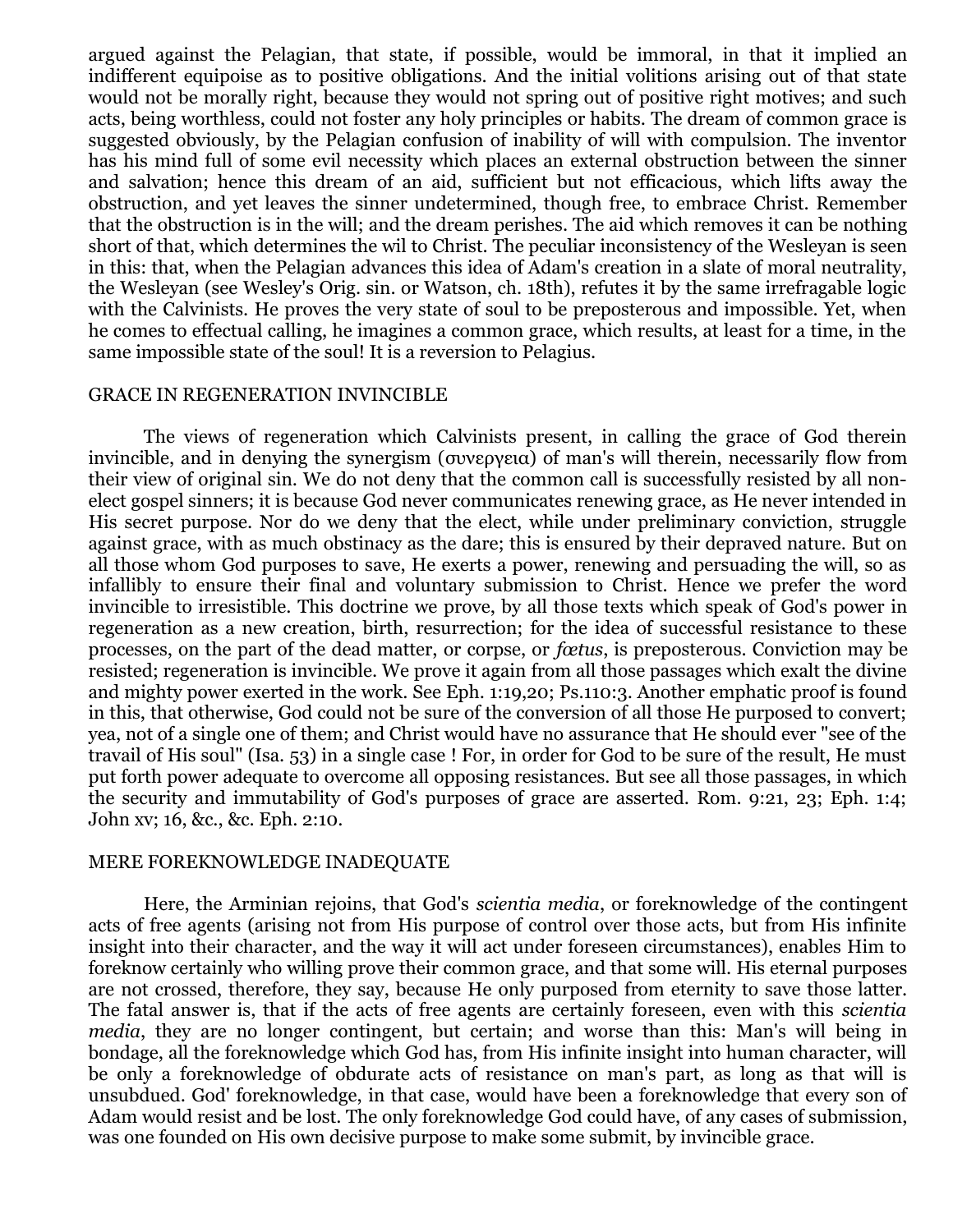#### GRACE DOES NOT DESTROY FREE AGENCY

The Arminian objects again, that our doctrine represents man as dragged reluctating into a state of grace, like an angry wild beast into a cage; whereas, freedom of will, and hearty concurrence are essential elements of all service acceptable to God. The answer is, that the sinner's will is the very subject of this invincible grace. God so renews it that it neither can resist, nor longer wishes to resist. But this objection virtually reappears in the next part of the question.

# THE SOUL PASSIVE IN ITS QUICKENING. PROOF

Calvinists are accustomed also to say, in opposition to all Synergistic views, that the will of man is not active, but only passive in regeneration. In this proposition, it is only meant that man's will is the subject, and not the agent, nor one of the agents of the distinctive change. In that renovating touch, which revolutionizes the active powers of the soul, it is acted on and not agent. Yet, activity is the inalienable attribute of an intelligent being; and in the process of conversion, which begins instantaneously with regeneration, the soul is active in all its exercises towards sin, holiness, God, its Savior, the law, &c., &c.

This doctrine is proved by the natural condition of the active powers of the soul. Man's propensities are wholly and certainly directed to some form of ungodliness, and to impenitency. How, then, can the will, prompted by these propensities, persuade itself to anything spiritually' good and penitent? It is expecting a cause to operate in a direction just the opposite to its nature- as well expect gravity to raise masses flung into the air, when its nature is to bring them down. And this is agreeable to the whole Bible representation. Does the *fœtus* procure its own birth? the dead body its own resurrection? the matter of creation its own organization? See, especially, John 1:13. Yet this will, thus renewed, chooses God, and acts holiness, freely, just as Lazarus, when resuscitated, put forth the activities of a living man.

The objections of the Arminian may all be summed up in this: that sinners are commanded, not only to put forth all the actings of the renewed nature, such as believing, turning from sin, loving God, &c., but are commanded to perform the very act of giving their hearts to God, which seems to contain the very article of regeneration. See Prov. 23:26; Is. 1:16; Ezek. 18:31; Deut. 10:16.

#### OBJECTIONS ANSWERED

The answer is, 1st. That God's precepts are no test of the extent of our ability of will, but only of our duty. When our Creator has given to us capacities to know and love Him, and the thing which prevents is our depraved wills, this is no reason why He should or ought to cease demanding that which is His due. If the moral opposition of natur into which God's creatures may sink themselves by their own fault, were a reason why He should cease to urge His natural rights on them, He would soon have no right left. Again: the will of man, when renovated by grace, needs a rule by which to put forth its renewed activity, just as the eye, relieved of its darkness by the surgeon needs light to see. Hence, we provide light for the renovated eye; not that light alone could make the blind eye see. And hence, God applies His precepts to the renovated will, in order that it may have a law by which to act out its newly bestowed, spiritual free-agency. But 3d, and chiefly: These objections are all removed, by making a sound distinction between regeneration and conversion. In the latter the soul is active; and the acts required by all the above passages, are the soul's (now regenerate) turning to God.

### BIBLE PROMISES NO SALVATION TO HEATHEN

The salvability of any heathen without the gospel is introduced here, because the question illustrate these views concerning the extent of the grace of redemption, and the discussions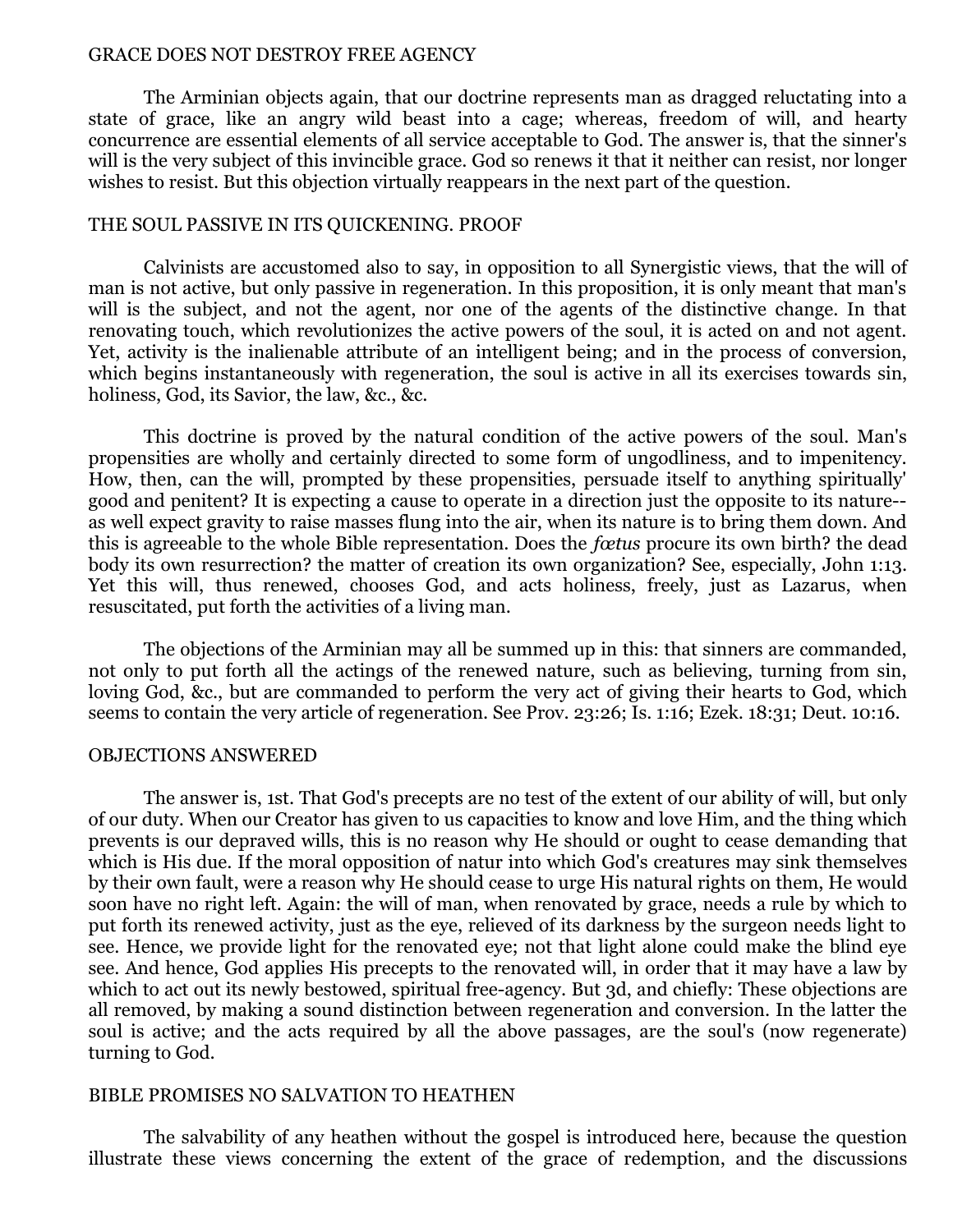between us and the Arminians. We must hold that Revelation gives us no evidence that Pagans can find salvation, without Scriptural means. They are sinners. The means in their reach appear to contain no salvation. a.) One argument is this: All of them are self-convicted of some sin (against the light of nature). "Without the shedding of blood is no remission." But the gospel is the only proposal of atonement to man. b.) Paganism provides nothing to meet the other great want of human nature, an agency for moral renovation. Is any man more spiritually minded than decent children of the Church are, because he is a Pagan ? Do they need the new birth less than our own beloved offspring? Then it must be at least as true of the heathen, that except they be born again, they shall not see the kingdom. But their religions present no agencies for regeneration. They do not even know the Word. So far are their theologies from any sanctifying influence, their morals are immoral, their deities criminals, and the heaven to which they aspire a pandemonium of sensual sin immortalized.

### GOD NO MORE UNJUST TO THEM THAN TO NON- ELECT UNDER THE GOSPEL

Now, the Arminians reject this conclusion, thinking God cannot justly condemn any man, who is not furnished with such means of knowing and as put his destiny in every sense within his own choice. These means the heathen do not fully possess, where their ignorance is invincible. The principle asserted is, that God cannot justly hold any man responsible, who is not blessed with both natural and moral ability." I answer, that our doctrine concerning the heathen puts them in the same condition with those unhappy men in Christian lands, who have the outward word, but experience no effectual calling of the Spirit. God requires the latter to obey that Law and Gospel, of which they enjoy the clearer lights; and the obstacle which ensures their failure to obey is, indeed, not any physical constraint, but an inability of will. Of the heathen, God would require no more than perfect obedience to the light of nature; and it is the same inability of will which ensures their failure to do this. Hence, as you see, the doctrine of a common sufficient grace, and of the salvability of the heathens, are parts of the same system. So, the consistent Calvinist is able to justify God in the condemnation of adult heathens, according to the principles of Paul. Rom. 2:12. On the awful question, whether all heathens, except those to whom the Church carries the gospel, are certainly lost, it does not become us to speak. One thing is certain: that "there is none other Name under heaven given among men, whereby we must be saved." Acts 4:12. Guilt must be expiated; and depravity must be cleansed, before the Pagan (or the nominal Christian) can see God. Whether God makes Christ savingly known to some, by means unknown to the Church, we need not determine. We are sure that the soul which "feels after Him if haply he may find Him," will not be cast off of God, because it happens to be outside of Christendom. But are there such? This question it is not ours to answer. We only know, that God in the Scriptures always enjoins on His Church that energy and effort in spreading the gospel, which would be appropriate, were there no other instrumentality but ours. Here is the measure of our duty concerning foreign missions.

# **Lecture 49**

# CONDITIONAL DECREES ARE IMPLIED IN SYNERGISM

The favorite Arminian dogma, that God's will concerning the salvation of individuals is conditioned on His simple foresight of their improvement of their common grace, in genuine faith, repentance, and holy obedience, is necessary to the coherency of their system. If grace is invincible, and all true faith, &c., are its fruits, then God's purpose as to working them must be absolute in this sense. If grace is only synergistic, and the sinner's free will alone decides the question of resisting it, or co-operating with it, then, of course, the sovereignty of decision, in this matter, is in the creature, and not in God; and He must be guided in His purpose by what it is foreseen the creature will choose to do. Thus we reach, by a corollary from the Arminian doctrine of "Calling," that which in time is first, the nature of the Divine purpose about it. The student is here referred to the Lecture on the Decree. But as the subject is so illustrative of the two theories of redemption, the Arminian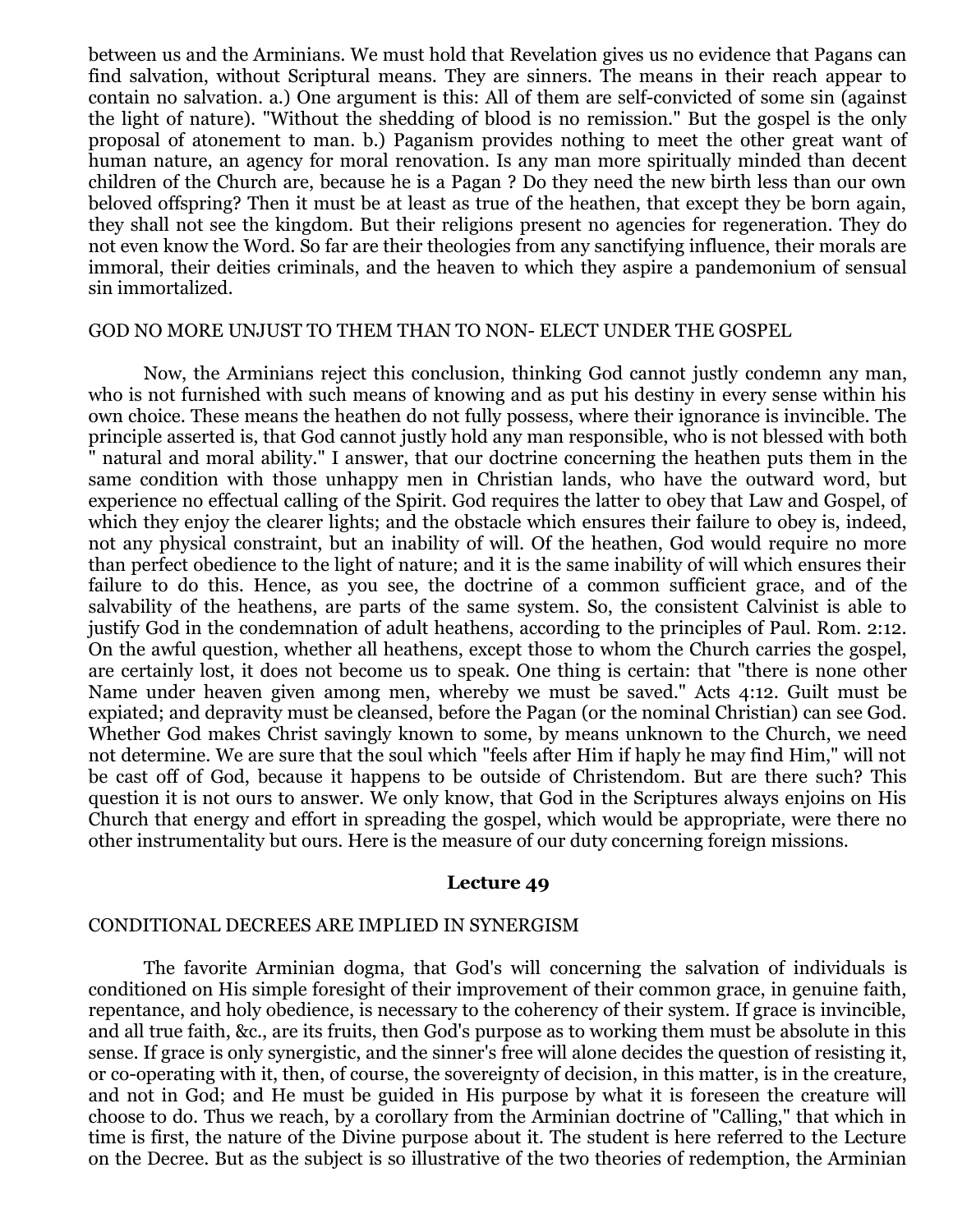and the orthodox, I shall not hesitate to discuss the same thing again, and to reproduce some of the same ideas.

#### THE RESULT MAY BE CONDITIONED, AND NOT THE DECREE

And let me begin by reminding you of that plain distinction, by the neglect of which, Arminians get all the plausibility of their view. It is one thing to say that, in the Divine will, the result purposed is conditioned on the presence of its means; another thing to say that, God's purpose about it is also conditioned or dependent on the presence of its means. The former is true, the latter false. And this, because the presence of the means is itself efficaciously included in this same Divine purpose. Thus, a believer's salvation is doubtless dependent on his repentance; in the sense that, if he does not repent, he will not be saved. But God's purpose to save him is not dependent on his choosing to repent; for one of the things which God's purpose efficaciously determines is, that this believer shall have grace to repent. Remember, also, that when we say God's election is not dependent on the believer's foreseen faith, &c., we do not represent the Divine purpose as a motiveless caprice. It is a resolve founded most rationally, doubtless, on the best of reasons--only, the superior faith and penitence of that man were not, *a priori* among them; because had not God already determined, from some better reasons unknown to us, that man would never have had any faith or repentance to foresee. And this is a perfect demonstration, as well as a Scriptural one. The Arminian opinion makes an effect the cause of its own cause. And that our faith, &c., are effects of our calling and election, see Rom. 8:29; Eph. 1:4, 5; 2 Thes. 2:13; 1 Cor. 4:7; Jno. 15:16.

# PROVIDENCE MAKES SOVEREIGN DISTINCTIONS IN MEN'S OUTWARD OPPORTUNITIES. ESPECIALLY OF INFANTS

(b). But to this I may add the same idea in substance, which I used against Common Sufficient Grace: That, in fact, differences are made, in the temperaments and characters, opportunities and privileges of individuals and nations, which practically result in the death of some in sin. Thus: what practical opportunity, humanly speaking, had the man born in Tahiti, in the 18th century, for redemption through Christ? Now the Arminian himself admits an election of races or nations to such privilege, which is sovereign. Does not this imply a similar disposal of the fate of individuals? Can an infinite understanding fail to comprehend the individuals, in disposing of the destiny of the mass? But, under this head especially, I remark: the time of every man's death is decided by a sovereign Providence. But by determining this sovereignly, God very often practically decides the man's eternal destiny. Much more obvious is this, in the case of infants. According to Arminians, all that die in infancy are saved. So, then, God's purpose to end their mortal life in infancy is His purpose to save them. But this purpose cannot be formed from any foresight of their faith or repentance; because they have none to foresee, being saved without them.

#### IF FORESEEN, FAITH MUST BE CERTAIN

(c). God's foresight of believers' faith and repentance implies the certainty, or "moral necessity " of these acts, just as much as a sovereign decree. For that which is certainly foreseen must be certain. The only evasion from this is the absurdity of Adam Clarke, that God chooses not to foreknow certain things, or the impiety of the Socinians, that He cannot foreknow some things. On both, we may remark, that if this faith and repentance are not actually foreknown, they cannot be the bases of any resolve on God's part.

### IMMUTABLE DECREE CANNOT BE CONDITIONED ON A MUTABLE CAUSE, SCRIPTURE

(d). That any purposes of God should depend on the acts of a creature having an indeterminate, contingent will, such as Arminian describes, is incompatible with their immutability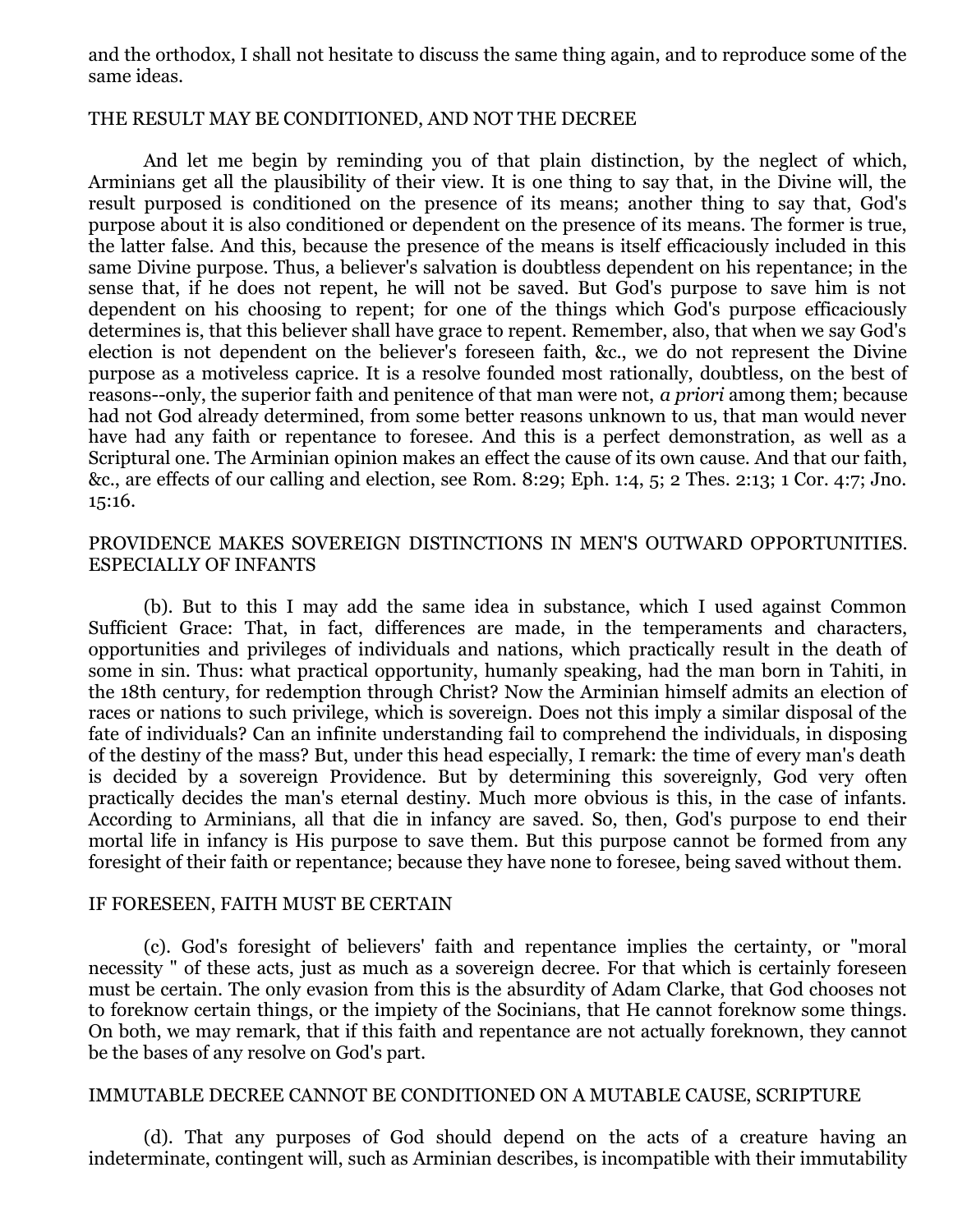and eternity. But all His decrees are such. See Ps.33:11; 2 Tim. 2.19; Eph. 1:4; Is. 46:10. In a word, this doctrine places the sovereignty in the creature, instead of God, and makes Him wait on His own servant. It is disparaging to God.

Last: This very purpose of individual election to salvation is often declared to be uncaused by any foreseen good in us. See Matt. 11:26; Rom. 9:11-16; 11:5-6, etc.

# TEXTS SEEMING TO EXPRESS A CONDITIONED PURPOSE

But Arminians cite many passages, in which they assert, God's resolve as to what He shall do to men is conditioned on their good or bad conduct. They are such as 1 Sam. 13:13; Ps. 81.13-14; Luke 7:30; Ezek. 18:21, etc.; Luke 19:42. Our opponents here make an obvious confusion of things, which should be distinguished. When God preceptively reveals a connection between two alternative lines of conduct, and their respective results, as established by His law or promise, he does not at all reveal anything thereby, as to what He purposes with reference to permitting or procuring the exercise of that conduct by man. Of course, it does not imply that His purpose on this point is contingent to Him, or that the consequent results were uncertain to Him. We have seen that many of the results decreed by God were dependent on means which man employed; but that God's resolve was not dependent, because it secretly embraced their performance of those instrumental acts also. But the proof that the Arminians misconstrue those Scripture instances, is this: That the Bible itself contains many instances of these conditional threats and promises, and expressions of compassion, where yet the result of them is expressly foretold. If expressly predicted, they must have been predetermined. See, then, Is. 1:19, 20, compared with 7:17-20. And, more striking yet, Acts 27:23-25, with 31.

# EVASION ATTEMPTED FROM ROMANS 9:11

Rom. 9:11-18, is absolutely conclusive against conditional election. The only evasion by which the Arminian can escape its force, is, that this passage teaches only a national election of Israel and Edom, represented in their patriarchs, Jacob and Esau, to the outward privileges of the Gospel. We reply, as before, that Jacob and Esau certainly represented themselves also, so that here are two cases of unconditional predestination. But Paul's scope shows that the idea is false: for that scope is to explain, how, on his doctrine of justification by grace, many members of Israel were lost, notwithstanding equal outward privileges. And in answering this question, the Apostle evidently dismisses the corporate or collective, in order to consider the individual relation to God's plan and purpose. See the verses 8, 15, 24. That the election was not merely to privileges is clearly proved by the allusion of verse 8, compared with verses 4, 21, 24.

## CALVINISTIC VIEW AGREEABLE TO THE TRUE NATURE OF THE WILL

2. I am now to show that the Calvinistic scheme is consistent, and the Arminian inconsistent, with the philosophical theory of the will and free agency. Let me here refer you to Lecture 11, where the true doctrine of the will is stated and defended, and request you, if your mastery of the views there given is not perfect, to return and make it so, before proceeding. While I shall not repeat the arguments, the definition of the true doctrine is so important (and has so often been imperfectly made by Calvinists), that I shall take the liberty to restate it.

# TRUE THEORY OF THE WILL STATED

The Arminian says that free-agency consists in the self-determining power of the will, as a distinct faculty in the soul. The Calvinist says, it consists in the self-determining power of the soul. An Arminian says an agent is only free, when he has power to choose as the will may determine itself either way, irrespective of the stronger motive. The Calvinist says that an agent is free, when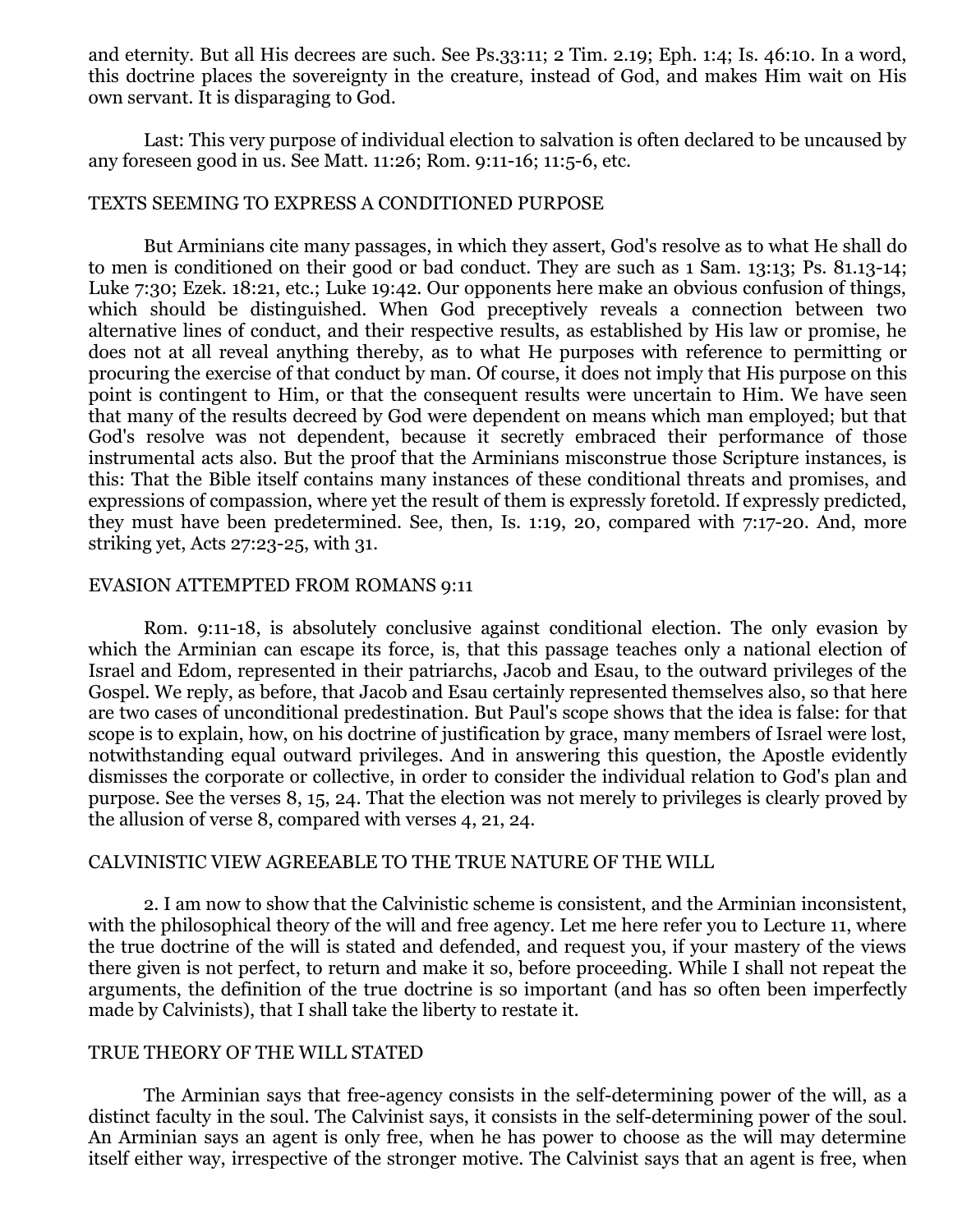he has power to act as his own will chooses. The Arminian says that in order to be free, the agent must be exempt from the efficient influence of his own motives; the Calvinist, that he must be exempt from co-action, or external constraint; The Arminian says, that in order to be free, the agent must always be capable of having a volition uncaused. The Calvinist says that if an agent has a volition uncaused, he cannot possibly be free therein, because that volition would be wholly irrational; the agent would therein be simply a brute. Every free, rational, responsible volition is such, precisely because it is caused i.e. by the agent's own motives; the rational agent is morally judged for his volitions according to their motives, or causes.

#### MOTIVE WHAT?

But when we ask: What is the motive of a rational volition, we must make that distinction which all Arminians, and many Calvinists heedlessly overlook between motive and inducement. The object offered to the soul as an inducement to choose is not the cause, the motive of the choice; but only the occasion. The true efficient cause is something of the soul's own, something subjective; namely, the soul's own appetency according to his prevalent, subjective disposition. The volition is not efficaciously caused by the inducement or object which appeals, but by the disposition which is appealed to. Thus, the causative spring of a free agent's action is within, not without him; according to the testimony of our consciousness. (The theory which makes the objective inducement the true cause of volition, is from that old, mischievous, sensualistic psychology, which has always been such a curse to theology). But then, this inward or subjective spring of action is not lawless; it is not indeterminate; if it were, the agent would have neither rationality nor character; and its action would be absolutely blind and brutish. This subjective spring has a law of its own activity--that is to say, its self-action is of a determinate character (of one sort or another). And that character is what is meant by the radical *habitus*, or natural disposition of the agent. And this subjective disposition is what gives uniform quality to that series of acts, by which common sense estimates the character of an agent. (And this, as we saw, was a sufficient proof of our doctrine; that otherwise, the exhibition of determinate character by a free agent, would be impossible). God is an excellent Agent, because He has holy original disposition. Satan is a wicked agent, because he has an unholy disposition, etc.

# DISPOSITION WHAT?

Now, this *habitus* or disposition of soul is not by any means always absolutely simple; it is a complex of certain active principles, with mental habitudes proceeding therefrom, and modified by outward circumstances. With reference to some sorts of outward inducements, these active principles may act with less uniformity and determinateness; with reference to others, with more. Here, modifying outward influences may change the direction of the principles. The avaricious man is sometimes prompted to generous volitions, for instance. But our common sense recognizes this truth: that the more, original and primary of those active principles constituting a being's disposition or *habitus*, are perfectly determinate and uniform in their action. For instance: no being, when happiness and suffering are the alternatives, is ever prompted by his own disposition, to choose the suffering for its own sake; no being is ever prompted, applause or reproach being equally in its reach, to prefer the reproach to the applause for its own sake. And last: this disposition, while never the effect of specific acts of volition (being always *a priori* thereto, and cause of them) is spontaneous; that is, in exercising the disposition, both in consideration and choice, the being is self-prompted. When arguing against the Pelagian sophism, that man could not be responsible for his disposition, because it is " involuntary," I showed you the ambiguity wrapped up in that word. Of course, anything which, like disposition, precedes volition, cannot be voluntary in the sense of proceeding out of a volition; what goes before of course does not follow after the same thing. But the question is, "whether disposition is self-prompted." There is a true sense in which we intuitively know that a man ought not to be made responsible for what is "involuntary," viz.; for what happens against his will. But does any man's own disposition subsist against his will?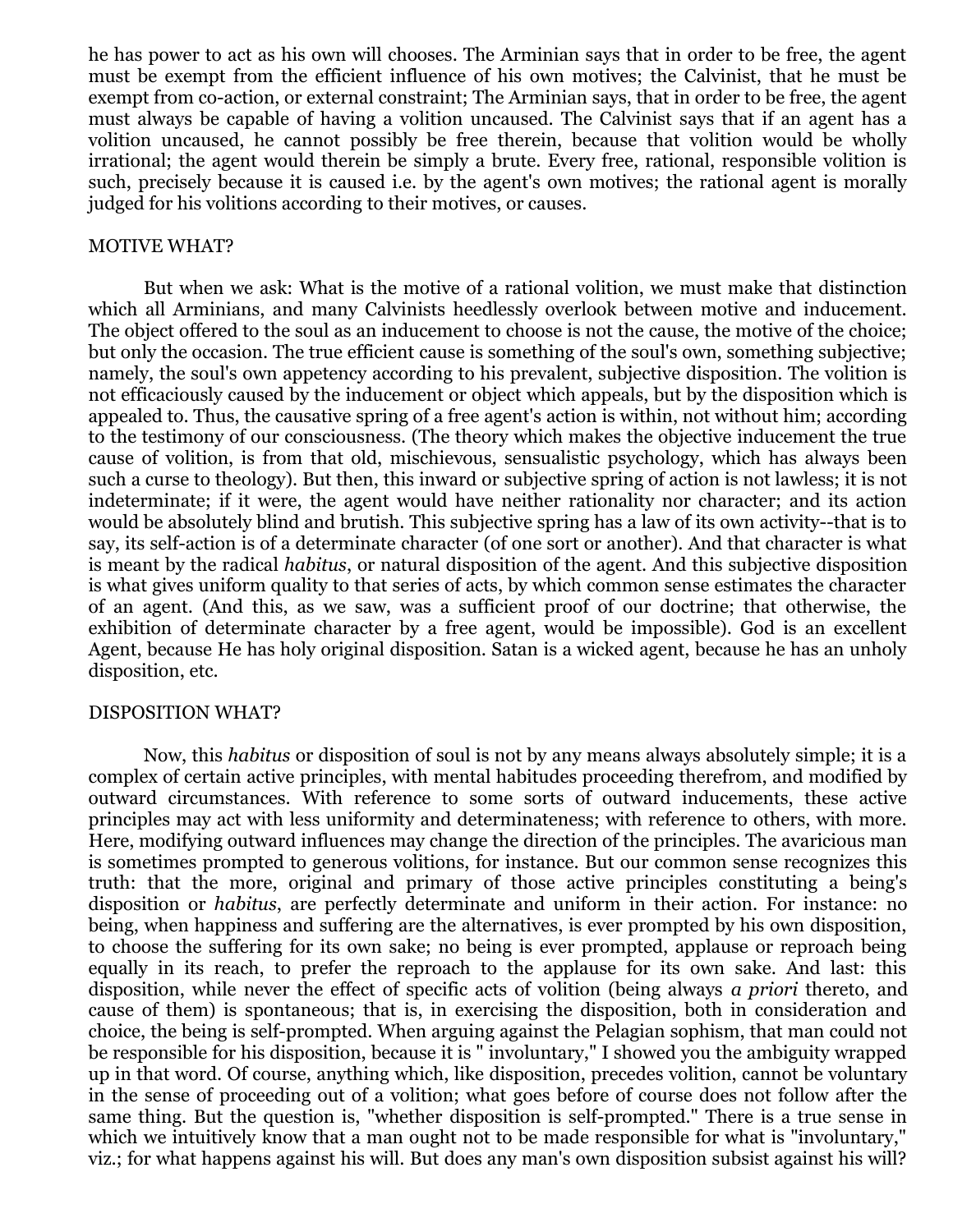If it did it would not be his own. There is here a fact of common sense, which is very strangely overlooked; that a man may most freely prefer what is natural to him, and in that sense his prior to his volition choosing it. Let a simple instance serve. Here is a young gentleman to whom nature has given beautiful and silky black hair. He, himself, thinks it very pretty, and altogether prefers it. Does he not thereby give us as clear, and as free an expression of his taste in hair, as though he had selected a black wig? So, were he to purchase hair dye to change his comely locks to a 'carroty red,' we should regard him as evincing very bad taste. But I ask, if we saw another whom nature had endowed with 'carroty red hair,' glorying in it with pride and preference, we should doubtless esteem him guilty of precisely the same bad taste, and precisely as free therein as the other. But the color of his hair was determined by nature, not by his original selection. Now, my question is: must we not judge the moral preference just as free in the parallel case, as the aesthetic? I presume that every reflecting mind will give an affirmative answer. If, for instance, a wicked man made you the victim of his extortion, or his malice, you would not think it any palliation to be told by him that he was naturally covetous or malignant, nor would you be satisfied by the plea, that this evil disposition was not at first introduced into his soul by his personal act of soul; while yet he confessed that he was entirely content with it and cherished it with a thorough preference. In fine: whether the moral agent is free in entertaining his connate disposition, may be determined by a very plain test. Does any other agent compel him to feel it, or does he feel it of himself ? The obvious answer discloses this fact; that disposition is the most intimate function of our self-hood, and this, whether connate or self-induced.

#### THIS THEORY OBVIOUS. CALVINISM IN HARMONY WITH IT

Is not this now the psychology of common sense and consciousness? Its mere statement is sufficiently evincive of its truth. But you have seen a number of arguments by which it is demonstrated, and the rival theory reduced to absurdity. Now, our assertion is, that the Calvinistic doctrine of effectual calling is agreeable to these facts of our free-agency, and the Arminian inconsistent with them.

# GRACE CANNOT PRODUCE AN EQUILIBRIUM BETWEEN HOLINESS AND SIN

(a.) First, the equilibrium of will, to which Arminians suppose the gospel restores all sinners, through common sufficient grace, would be an unnatural and absurd state of soul, if it existed. You will remember that the Wesleyans (the Arminian school which we meet) admit that man lost equilibrium of will in the fall; but say that it is restored through Christ; and that this state is necessary to make man truly free and responsible in choosing the Savior. But we have shown that such a state is impossible for an active agent, and irrational. So far as it existed, it would only show the creature's action irrational, like that of the beasts. Hence, the evangelical choice arising in such a state would be as motiveless, as reasonless, and therefore, as devoid of right moral character, as the act of a man walking in his sleep. And, to retort the Arminian's favorite conclusion, all the socalled gracious states of penitence, &c., growing out of that choice, must be devoid of right moral quality, how can those exercises of soul have that quality? Only as they are voluntary, and prompted by right moral motives. But as we have seen, motive is subjective; so that the action of soul cannot acquire right moral quality until it is prompted by right moral disposition. Hence, if that common sufficient grace were anything at all, it would be the grace of moral renovation; all who had it would be regenerate.

### THE NATURAL WILL DECISIVELY BENT TO CARNALITY

(b.) Second: We have seen that the notion of a moral agent without determinate, subjective moral character, of some sort, is absurd. The radical, ruling *habitus* has some decisive bent of its own, some way or other. Is not this simply to say that disposition is disposed? The question of fact then arises, which is the bent or determinate direction, which man's natural disposition has,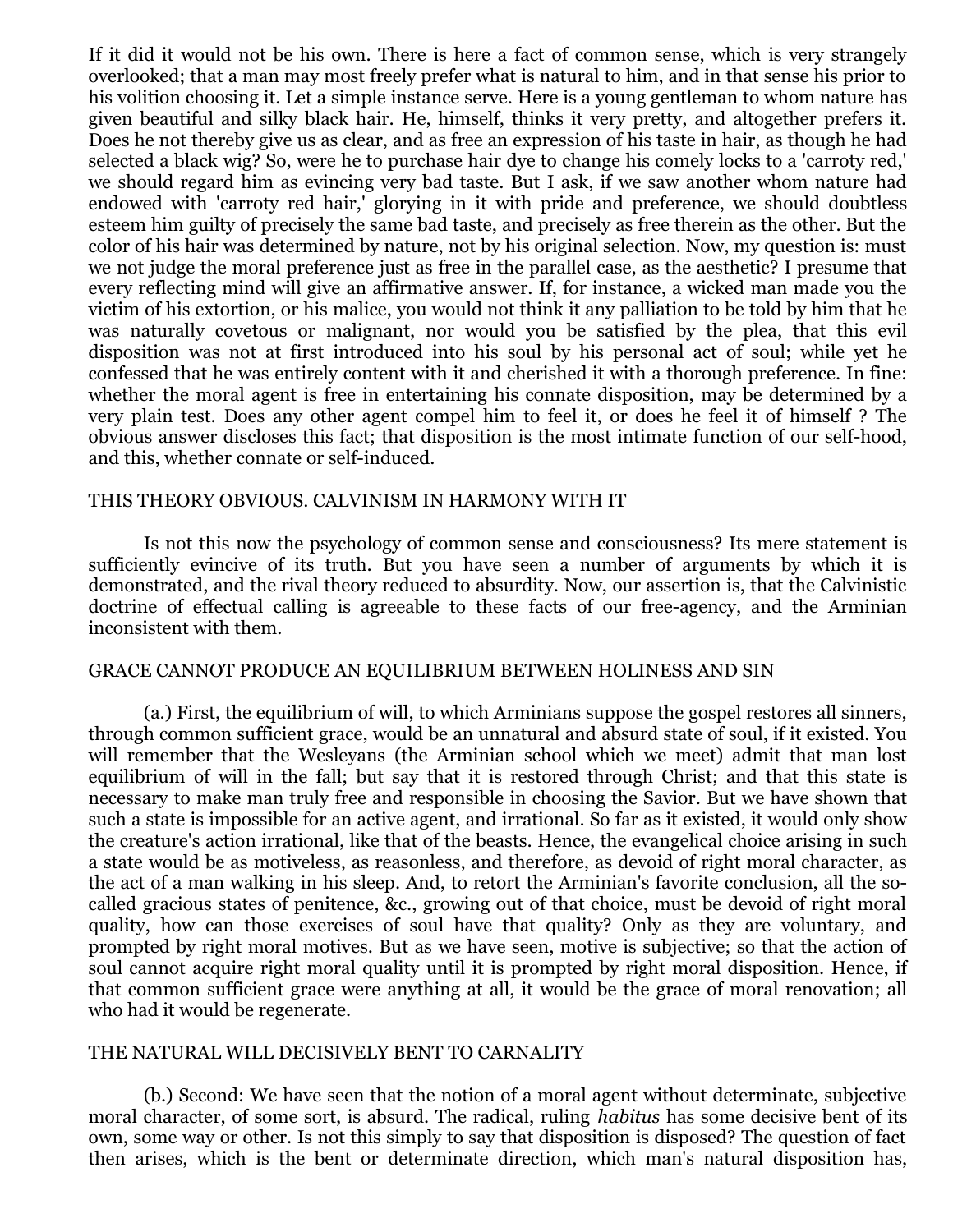touching spiritual things? Is it for, or against it? Or, as a question of fact, is the disposition of mankind naturally, and uniformly. either way? Or, are some men one way disposed by nature, and some the other, as to this object? The answer is, that they are all naturally disposed, in the main, the same way, and that, against the spiritual claims of Christ and God. What are these claims? That the sinner shall choose the holy will of God over his own, and His favor over sensual, earthly, and sinful joys in all their forms. Nothing less than this is evangelical repentance and obedience. Now note, we do not say that no men ever choose any formal act of obedience by nature. Nor, that no man ever desires (what he conceives to be) future blessedness by nature. Nor, that every natural man is as much bent on all forms of rebellion, as every other. But we assert, as a matter of fact, that all naturally prefer self-will to God's holy will, and earthly, sensual, and sinful joys (in some forms) to God's favor and communion; that this is the original, fundamental, spontaneous disposition of all; and that in all essential alternatives between self and God, the disposition is, in the natural man, absolutely determinate and certain. If this is true, then the unconverted man without sovereign grace is equally certain to choose carnally, and equally a free agent in choosing so.

### PROVED BY CONSCIOUSNESS AND EXPERIENCE

But that such is the determinate disposition of every natural man, is obvious both from experience and from Scripture. Every renewed man, in reviewing his own purposes, is conscious that, before regeneration, self-will was, as against God, absolutely dominant in all his feelings and purposes; of which no stronger test can be imagined than this conscious fact; that the very best religious impulses to which his soul could be spurred by remorse or alarm, were but modifications of self-will, (self-righteousness.) Every true Christian looks back to the time when he was absolutely incompetent to find, or even to imagine, any spontaneous good or joy in anything except carnality; and the only apprehension it was possible for him to have of God's service, in looking forward to the time when, he supposed, the fear of hell would compel him to undertake it, was of a constraint and a sacrifice. So, when we look without, while we see a good many in the state of nature, partially practicing many secular virtues, and even rendering to God some self-righteous regards, we see none preferring God's will and favor to self-will and earth. All regard such a choice as an evil *per se*; all shrink from it obstinately; all do so under inducements to embrace it which reasonably ought to be immense and overwhelming. The experimental evidence, that this carnality is the original and determinate law of their disposition, is as complete as that which shows the desire of happiness is a law of their disposition. And all this remains true of sinners under the gospel, of sinners enlightened, of sinners convicted and awakened by the Holy Ghost in His common operations; which is a complete, practical proof that there is not any such sufficient grace, common to all as brings their wills into equilibrium about evangelical good. For those are just the elements which the Arminians name, as making up that grace: and we see that where they are, still there is no equilibrium, but the old, spontaneous, native bent, obstinately dominant still.

### PROVED BY SCRIPTURE

The decisiveness of that disposition is also asserted in Scripture in the strongest possible terms. All men are the "servants of sin," John. 8:34; Rom. 6:20; 2 Pet. 1.19. They are "sold under sin." Rom. 7:14. They are "in the bond of iniquity." Acts 8:23. They are "dead in sins." Eph.2.1. They are "blind;" yea, "blindness" itself. Eph. 4:18. Their "hearts are stony." Ezek. 36:26, They are "impotent" for evangelical good 2 Cor. 3:5; John. 15:5; Rom. 5:6; Matt. 7:18; 12:34; John. 6:44. "The carnal mind is enmity, and cannot be subject to the law of God." Rom. 8:7. Surely these, with the multitude of similar testimonies, are enough to prove against all ingenious glosses, that, our view of man's disposition is true. But if man's free-agency is misdirected by such active principles as these, original, uniform, absolutely decisive, it is folly to suppose that the mighty revolution to holiness can originate in that free-agency; it must originate without, in almighty grace.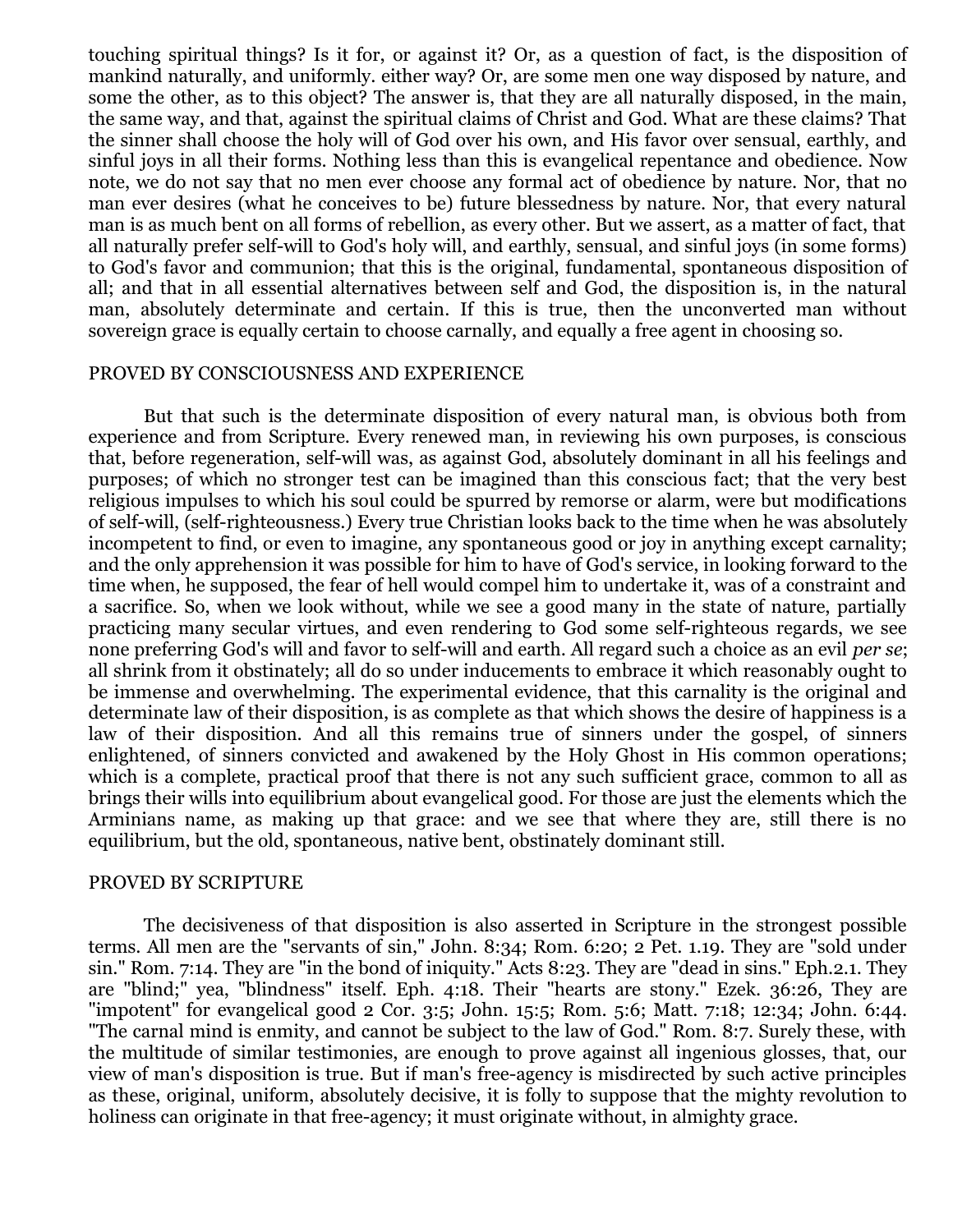#### INABILITY DOES NOT SUPERSEDE RESPONSIBILITY

Nor is it hard for the mind which has comprehended this philosophy of common sense and experience, to solve the current Arminian objection; that the man in such a state of will cannot be responsible or blameworthy for his continued impenitency. This "inability of will" does not supersede either free-agency or responsibility.

#### INABILITY DEFINED

There is here an obvious distinction from that external coaction, which the reason and conscience of every man recognizes as a different state, which would supersede responsibility. The Calvinists of the school of Jonathan Edwards make frequent use of the terms, "moral inability," "natural inability," to express that plain, old distinction. Turrettin teaches us that they are not new. In his Locus, 10, que. 4, section 39, 40, you will find some very sensible remarks, which show that this pair of terms is utterly ambiguous and inappropriate, however good the meaning of the Calvinists who used them. I never employ them. That state which they attempt to describe as "moral inability," our Confession more accurately calls, loss of all ability of will." (Ch. 9 section 3). It should be remarked here, that in this phrase, and in many similar ones of our Confession, the word "will" is used in a sense more comprehensive than the specific faculty of choosing. It means the "conative powers," (so called by Hamilton,) including with that specific function, the whole active power of soul. The "inability," then, which we impute to the natural man, and which does not supersede responsibility, while it does make his voluntary continuance in impenitence absolutely certain, and his turning of himself to true holiness impossible, is a very distinct thing from that physical coaction, and that natural lack of essential faculties, either of which would be inconsistent with moral obligation. It is thus defined in Hodge's outlines: "Ability consists in the power of the agent to change his own subjective state, to make himself prefer what he does not prefer, and to act in a given case in opposition to the co-existent desires and preferences of the agent's own heart." I will close with a statement of the distinction, which I uttered under very responsible circumstances. "All intelligent Calvinists understand very well, that " inability" consists not in the extinction of any of the powers which constituted man the creature he was before Adam's fall, and which made his essence as a religious being; but in the thorough moral perversion of them all. The soul's essence is not destroyed by the fall; if it were, in any part, man's responsibility would be to that extent modified. But all his faculties and susceptibilities now have a decisive and uniform, a native and universal, a perpetual and total moral perversion, by reason of the utter revolt of his will from God and holiness, to self-will and sin; such that it is impossible for him, in his own free will, to choose spiritual good for its own sake."

# REGENERATION DOES NOT VIOLATE, BUT PERFECTS FREE-AGENCY

(c) Regeneration, correspondingly, does not constrain a man to will against his dispositions; but it renews the dispositions themselves. It reverse the morbid and perverse bias of the will. It rectifies the action of all faculties and affections, previously perverted by that bias. God's people are "willing in the day of His power." Ps. 110:3. "He worketh in them both to will and to do of His good pleasure." Phil. 2.13. In that believers now form holy volitions at the prompting of their own subjective principles, unconstrained by force, they are precisely as free as when, before, they spontaneously formed sinful volitions at the prompting of their opposite evil principles. But in that the action of intellect and desire and conscience is now rectified, purified, ennobled, by the divine renovation, the believer is more free than he was before. "He cannot sin, because the living and incorruptible seed" of which he is born again "liveth and abideth in him." Thus, regeneration, though almighty, does not infringe free-agency, but perfects it.

OBJECTION SOLVED